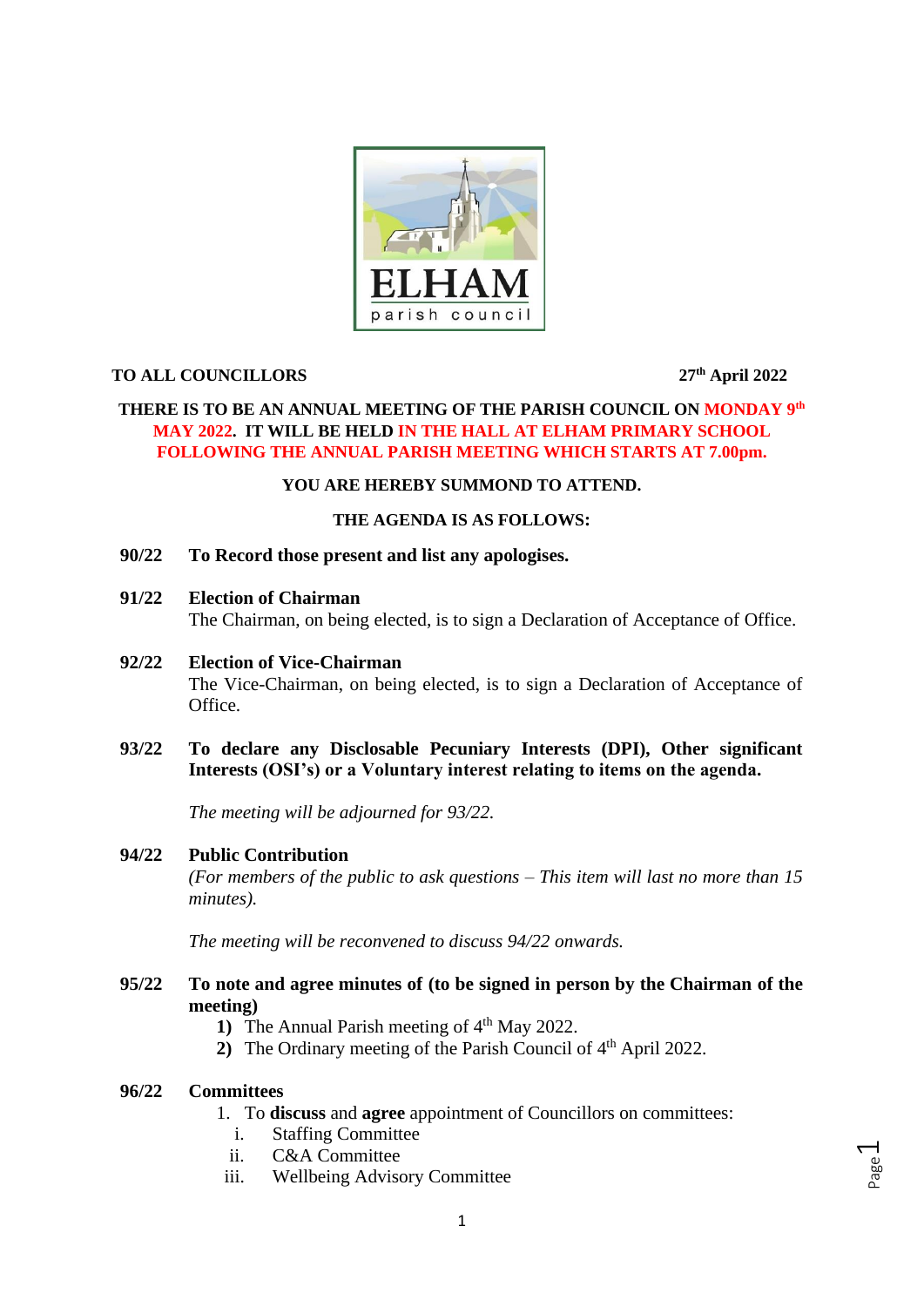- iv. Telecomms Committee
- 2. To **consider** and **agree** Terms of Reference for:
	- i. Staffing Committee
	- ii. C&A Committee
- iii. Wellbeing Advisory Committee
- iv. Telecomms Committee
- 3. To **discuss** the Highways representative and **agree** actions.
- 4. To **discuss** the Environmental Working Group and **agree** actions.

#### **97/22 Outside Bodies**

To **discuss** and **agree** appointment of Councillors on outside bodies:

- i. KALC Shepway Area Committee (2 representatives)
- ii. Folkestone and Hythe District Council Planning User Group
- iii. Sir John Williams Trust
- iv. Elham and Acrise Samaritan Fund
- v. Play for Elham
- vi. Elham Village Hall
- vii. Elham Primary School
- viii. Flood Warden
- ix. Tree Warden

#### **98/22 Standing Orders**

To **review** the Standing Orders in line with clerks' recommendations and **agree** adoption.

#### **99/22 Financial Regulations**

To **review** the Financial Regulations in line with the clerks' recommendations and **agree** adoption.

### **100/22 Code of Conduct**

To review the Code of Conduct in line with the clerks' recommendations and **agree**  adoption.

## **101/22 Finance**

- *1)* To **note** and **agree** the Accounts from March 2022 and **authorise** the Chairman to sign.
- 2) To **note** and **agree** the Bank Reconciliation from March 2022 and **authorise** the Chairman to sign.
- *3)* To **note** the receipt of the Accounts for April 2022 *to be circulated to all Councillors prior to meeting.*
- *4)* To **note** the receipt of the Bank Reconciliation for April 2022- *to be circulated to all Councillors prior to meeting.*
- *5)* To **agree** April invoices and **agree** payments- *to be circulated to all Councillors prior to meeting.*

### **102/22 Planning**

1. To **note** the receipt of applications and **agree comments.**

*22/0159/FH* - Barn, Old Mount Farm, Mount Hill, Rhodes Minnis, CT4 6YD - Installation of a ground mounted solar PV array sited to the rear of the back garden.